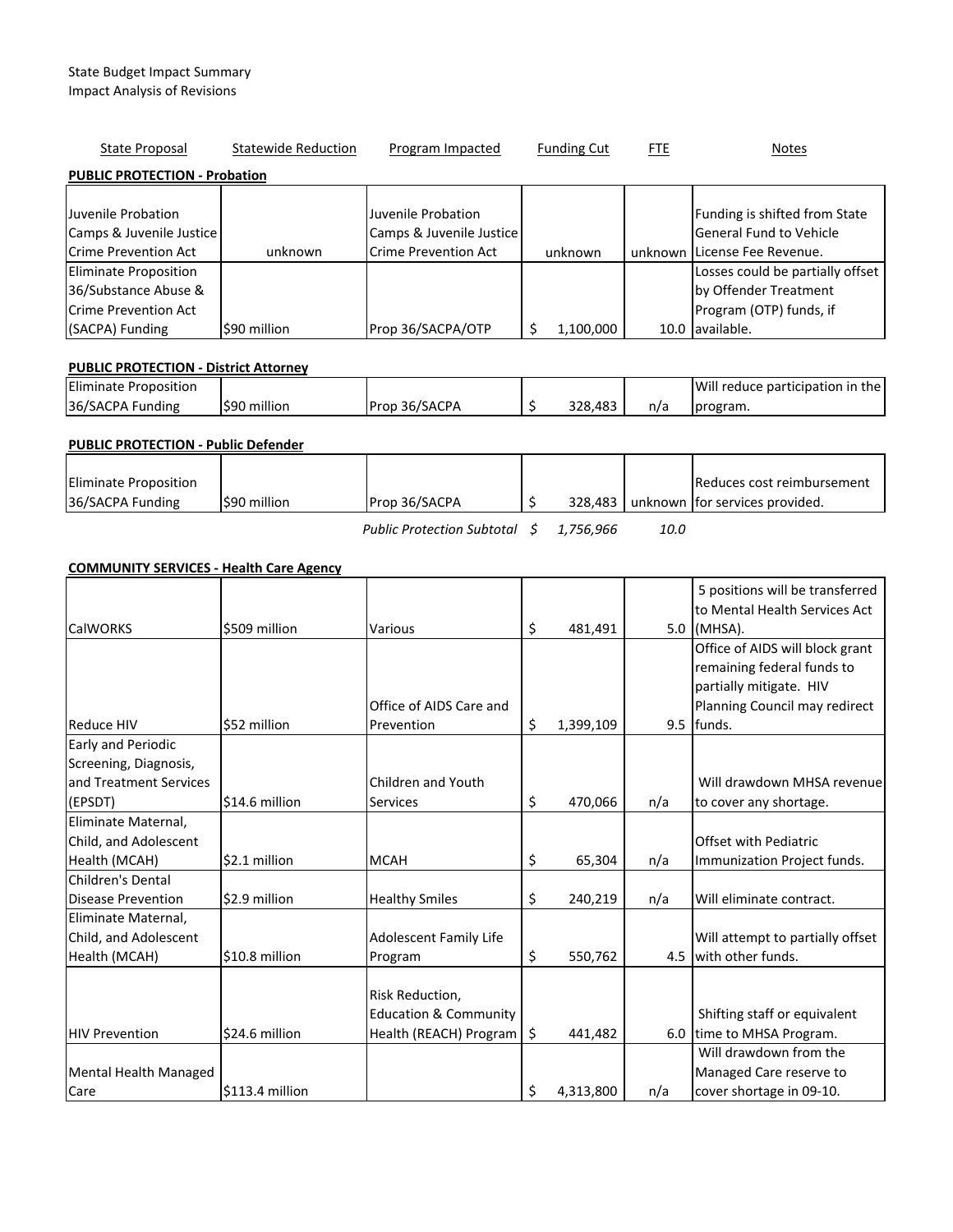## State Budget Impact Summary Impact Analysis of Revisions

| State Proposal                                                                     | <b>Statewide Reduction</b> | Program Impacted                           |                  | <b>Funding Cut</b> | <b>FTE</b>  | <b>Notes</b>                                                                                                         |
|------------------------------------------------------------------------------------|----------------------------|--------------------------------------------|------------------|--------------------|-------------|----------------------------------------------------------------------------------------------------------------------|
| <b>Eliminate Substance</b><br><b>Abuse Crime Prevention</b><br>Act Program (SACPA) | \$90 million               | Prop 36/SACPA/OTP                          | \$               | 4,114,760          |             | Five positions will be<br>transferred to MHSA, two to<br>Contracts, and two will be<br>9.0 supported by Byrne funds. |
|                                                                                    |                            | Health Care Agency Subtotal \$             |                  | 12,076,993         | 34.0        |                                                                                                                      |
| <b>COMMUNITY SERVICES - Social Services Agency</b>                                 |                            |                                            |                  |                    |             |                                                                                                                      |
| <b>Child Welfare Services</b>                                                      |                            |                                            |                  |                    |             |                                                                                                                      |
| (CWS) Case                                                                         |                            |                                            |                  |                    |             |                                                                                                                      |
| Management System                                                                  |                            |                                            |                  |                    |             |                                                                                                                      |
| maintenance &                                                                      |                            | <b>CWS Case Management</b>                 |                  |                    |             |                                                                                                                      |
| operations                                                                         | \$4 million                | System                                     |                  | n/a                | n/a         | Informational only.                                                                                                  |
| <b>Statewide Automation</b>                                                        |                            |                                            |                  |                    |             | Possible increase in system                                                                                          |
| Systems                                                                            | \$2.1 million              | CalWIN System                              | \$               | 249,691            | n/a         | downtime.                                                                                                            |
|                                                                                    | \$60.6 million             | Medi-Cal Administration                    |                  | 700,000            | unknown     |                                                                                                                      |
| <b>County Administration</b>                                                       |                            |                                            | \$               |                    |             | Potential administrative costs                                                                                       |
| In-Home Supportive                                                                 |                            |                                            |                  |                    |             | associated with                                                                                                      |
| Services (IHSS) Domestic                                                           |                            |                                            |                  |                    |             | implementation of reduced                                                                                            |
| <b>Services</b>                                                                    | unknown                    | <b>IHSS</b>                                |                  | unknown            | unknown     | services.                                                                                                            |
|                                                                                    |                            |                                            |                  |                    |             | Increase in funding for fraud                                                                                        |
|                                                                                    |                            |                                            |                  |                    |             | investigations requires an                                                                                           |
|                                                                                    |                            |                                            |                  |                    |             | increase of \$90,000 in NCC                                                                                          |
| <b>IHSS Administration</b>                                                         | (\$10 million)             | <b>IHSS</b>                                | \$               | (300,000)          |             | $(2.0)$ match.                                                                                                       |
|                                                                                    |                            |                                            |                  |                    |             | May reduce 4 contract staff                                                                                          |
| <b>IHSS Public Authority</b>                                                       | \$13.3 million             | IHSS - Public Authority                    | \$               | 578,397            | n/a         | positions.                                                                                                           |
|                                                                                    |                            |                                            |                  |                    |             | Eliminates automatic                                                                                                 |
|                                                                                    |                            |                                            |                  |                    |             | increases in financial support                                                                                       |
| <b>Adoption Assistance</b>                                                         |                            | <b>Adoption Assistance</b>                 |                  |                    |             | to families adopting children                                                                                        |
| Program                                                                            | \$.9 million               | Program                                    |                  | unknown            | n/a         | with special needs.                                                                                                  |
|                                                                                    |                            |                                            |                  |                    |             | Possible staff impacts,                                                                                              |
|                                                                                    |                            | Specific programs to be                    |                  |                    |             | caseload increases, and/or                                                                                           |
| <b>Child Welfare Services</b>                                                      | \$80 million               | determined                                 | \$               | 5,000,000          | n/a         | contract reductions.                                                                                                 |
|                                                                                    |                            |                                            |                  |                    |             | Potential impacts to client                                                                                          |
|                                                                                    |                            | Foster Family Agency,                      |                  |                    |             | services including closures of                                                                                       |
|                                                                                    |                            | Group Homes, Seriously                     |                  |                    |             | some placements, limiting of                                                                                         |
| <b>Foster Care</b>                                                                 |                            | <b>Emotionally Disturbed</b>               |                  |                    |             | services to SED, foster, and                                                                                         |
| Administration                                                                     | \$26.6 million             | (SED)                                      | \$               | 2,809,703          | n/a         | group home children.                                                                                                 |
|                                                                                    |                            |                                            |                  |                    |             |                                                                                                                      |
|                                                                                    |                            |                                            |                  |                    |             | Will limit the number of                                                                                             |
| <b>Transitional Housing</b>                                                        |                            |                                            |                  |                    |             | emancipated foster youth                                                                                             |
| Program (THP) Plus                                                                 | \$5 million                | THP-Plus                                   | \$               | 313,877            | n/a         | receiving housing assistance.                                                                                        |
|                                                                                    |                            |                                            |                  |                    |             | No financial impact projected                                                                                        |
| <b>CalWORKs</b>                                                                    | <b>Effective 7/1/2011</b>  | CalWORKS Aid Payments                      | \$               |                    | n/a         | in FY 09-10.                                                                                                         |
|                                                                                    |                            |                                            |                  |                    |             | No projected 09-10 impact;                                                                                           |
|                                                                                    |                            | CalWORKS Child Care &                      |                  |                    |             | reductions offset by estimated                                                                                       |
| <b>CalWORKs</b>                                                                    | \$375 million              | <b>Employment Services</b><br>nou Cubtatal | \$<br>$\epsilon$ | 0.25100            | n/a<br>(20) | caseload growth.                                                                                                     |

Social Services Agency Subtotal  $\sin \theta$ , 9,351,668 (2.0)